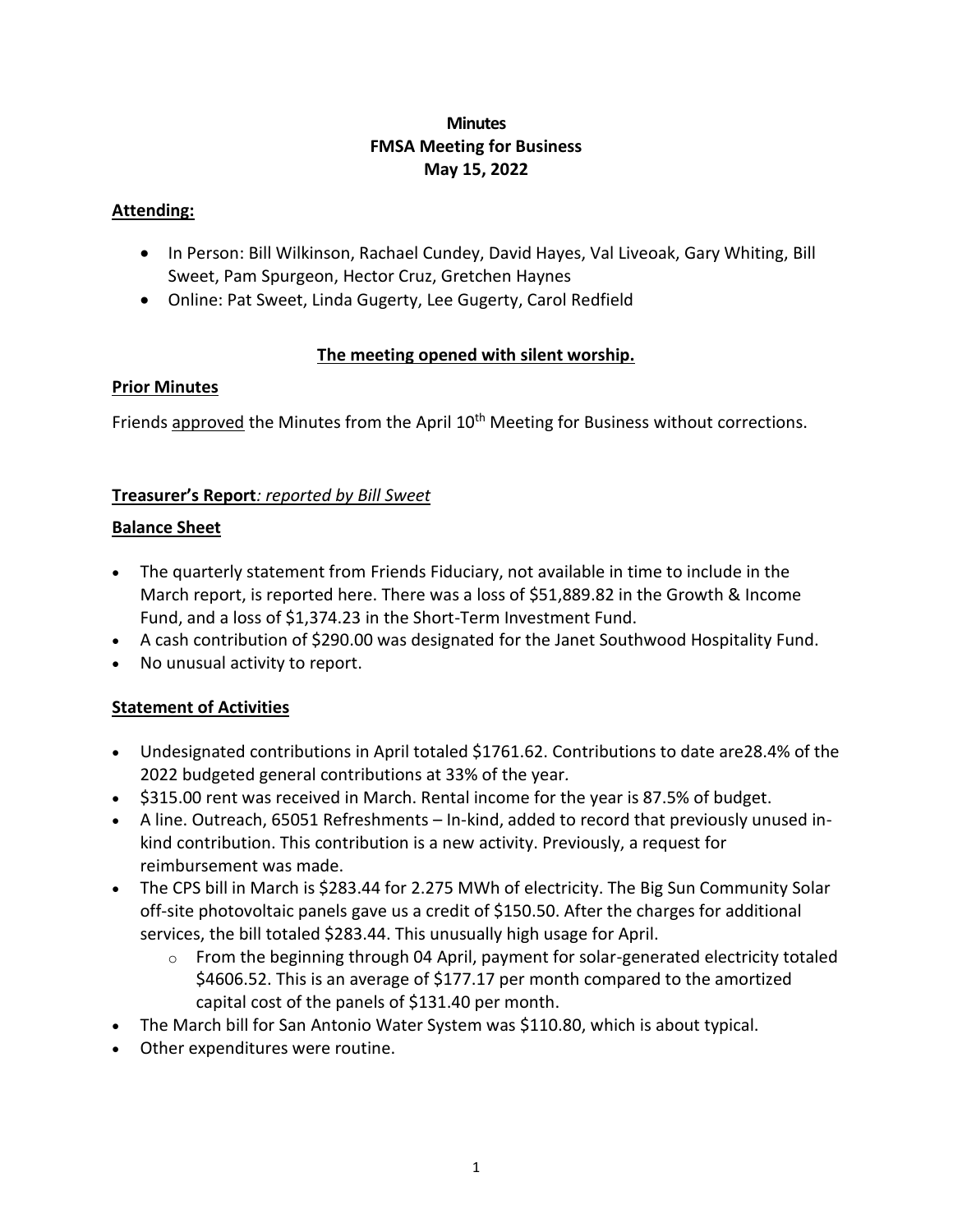**DISCUSSION:** It was suggested that we may want to keep track of how the total accumulation of the photovoltaic panels compares to the depreciation of the panels and how much wattage we are saving. A Friend felt this could inspire our members to invest in solar power to further their testimonies of stewardship of the Earth.

The Property Committee has been informed of current power usage concerns. We may want to change the combination to the thermostat to prevent renters from changing the temperature.

Friends accepted the Treasurer's report.

## **M, C, & G Report:** *reported by Val Liveoak*

M, C, & G met Monday May 9. In attendance were James Goslin, Gretchen Haynes, Julie Crum, Stephen Shearer, Val Liveoak, Clerk.

## Review of Worship:

Very few attenders to early worship, and it's been very quiet, but meaningful. Worth reflecting on reason of Early Meeting—Avoiding tech intervention affecting purity, and now in a different place. Some attenders seem to have come because it's there and convenient. Good attendance at 10am. Need to reunify—Maybe help those who are disturbed become more comfortable. Relatively deep worship in some meetings. Tech issues/problems have been affecting Zoomers. We were pleased with the children's quiet entrances to Meeting, which the teachers model for them by handing them a jar with water and sand which after being shaken up, slowly settles to become clear.

Is it time to discontinue Early Worship? Julie, who has attended (and opened), enjoys it, but now sees that only a very few attend, seemingly for convenience. We believe it would be good for all to be back together.

MCG approves MfB consider laying down the Early worship and returning to a unified Meeting at 10am. We recommend setting a period of notice before laying it down.

Upcoming Forums:

1. As a follow up on Flawed Heroes, we plan to try the Rex Ambler method of Experiment with Light on May 22. Val will lead it, and Gretchen has both the books and a shorter summary article about it to distribute.

2. We addressed a Friend's request that we work together to articulate our shared intent in worship. Our plan is to:

• Begin twice monthly evening blended Meetings with worship, worship sharing and journaling to reflect and respond to the queries the Friend suggested over the summer with a longer 'retreat' at beginning and end. Allow observers to participate in retreats but ask for a commitment for the ongoing series.

• Start June: 2nd and 4th Thursdays, evenings June 9-August 26. The opening and closing dates will include the 6-9pm retreats, and the other Thursday evenings will be from 7-9pm.

3. We recommend extending worship on May 29 for 30 minutes to hold in the Light our world at war, the many victims including civilians and soldiers, and how we are led to work for peace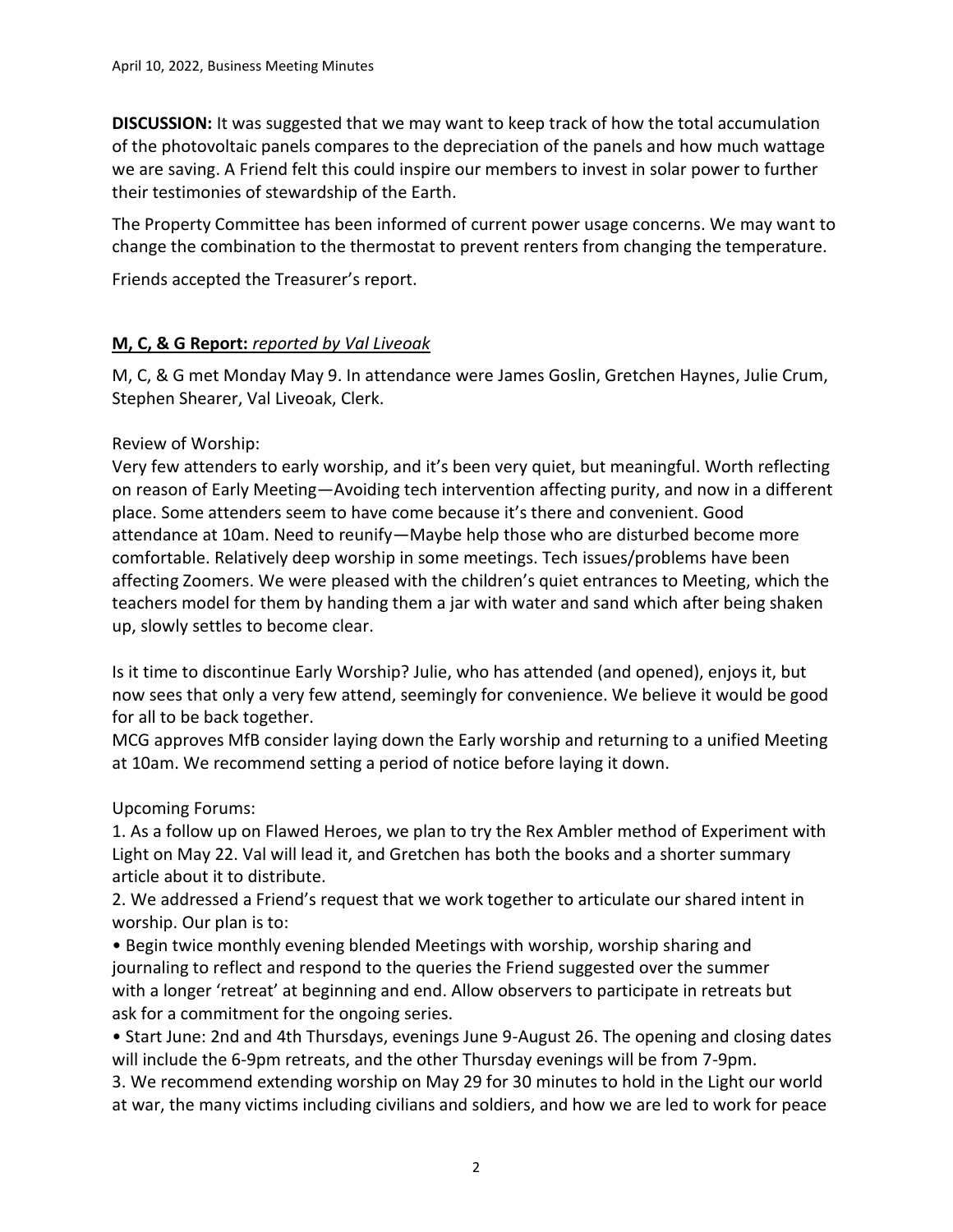# and justice.

We did not discuss any other Sunday forums for June. Review of Community Life

• Opening and closing sign-up: Just as keeping Meeting going through the pandemic fell on a few Friends, opening and closing Meeting has as well. And generally, it has fallen on the same Friends, a double responsibility. We believe it is time to set up a rotating calendar for opening and closing, and ask all Friends (at least those who have keys) to take responsibility for opening/closing, by signing up. We should remember that potluck Sundays involve setting up and putting away tables and additional effort. Gretchen will review, revise and reprint the lists of things to be done. [We may need to announce the need for volunteers for closing at rise of Meeting until this system is in place.]

• Update on children's program: With a new family this week, we have 4 families in regular attendance plus 1 once a month, totaling 11 children. 4 adult Friends are working along with Renata

Update re Nom Comm. and Associate Clerk.

• No new openings, but hoping to meet soon. They may need to find another member for Property Committee.

We discussed concerns about individual Friends **Other** 

• We received a request for transfer of membership for Judith Grant. If MfB approves, the Clerk of MCG will write a letter releasing her to send to her new Meeting.

Next meeting proposed date and time June 13, 7pm.

**DISCUSSION:** There was a concern that teachers would not have an opportunity to worship. The tech team and Children's Program teachers confirmed they are comfortable with trading off/worshipping while at computer.

**MINUTE 2022.05.01**: The meeting approves laying down Early Meeting for Worship. The last early meeting will be May 29<sup>th</sup>, and thereafter we will meet together at 10 am.

Gary suggested forums & queries concerning our intent in worship. He wishes to season the idea before we launch into an extended series by printing a summary in the newsletter and holding a forum on Friends' thoughts in July.

Requiring a commitment to attend twice a month for a couple of months has been successful in the past.

We appreciate the enthusiasm of MC&G around this important issue of shared intent central to our worship. MC&G will be in ongoing consultation with Gary as Meeting considers these thoughts.

The Community Engagement committee would normally be required to supply all kitchen and bathroom supplies but is currently in hibernation. We need to designate someone to replace these things. David offers to handle provisioning if given a list.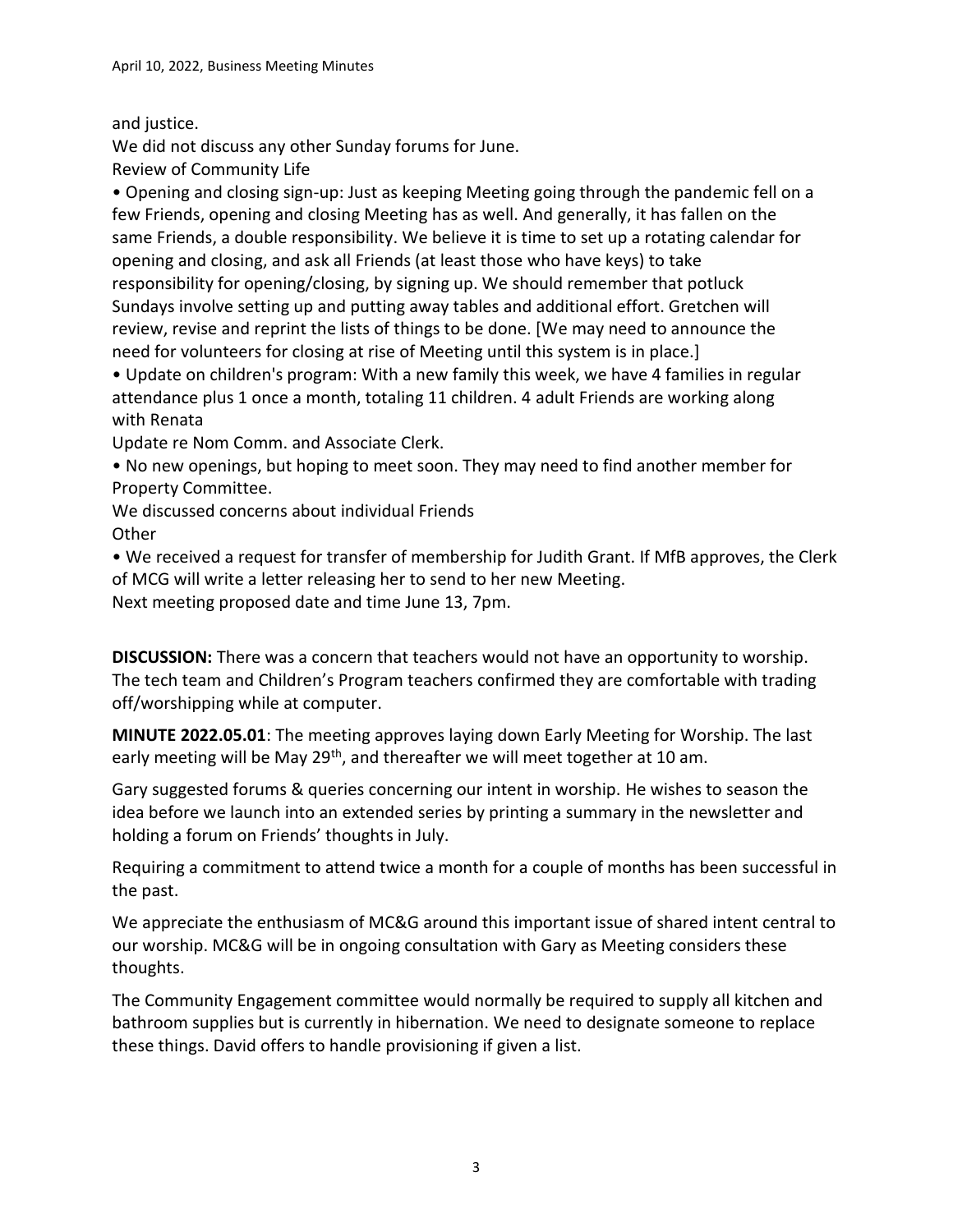The meeting has long functioned on the generosity of individuals who see and fill needs, which can be to the detriment of the meeting because it makes these tasks invisible to other Friends. We need to lift this need up to those who do not attend business meeting.

Friends accepted the committee's report.

Friends approved the transfer of membership for Judith Grant from Friends Meeting of San Antonio to Burlington Friends Meeting in Vermont.

# **Nominating Committee Report:** *reported by Bill Wilkinson*

The committee met on Tuesday, May 10 via zoom. Julie Crum and Stephen Shearer met by zoom, and Kellie Price tried very hard to get in but Julie missed the notification. The committee is working on several tasks:

1) The committees that were hibernated are being awakened and reconstituted.

2) We are beginning the process of making the roster for 2023. Many positions have terms that end this year, including clerk of meeting.

3) We are surveying committee clerks to find out what they need, both from nominating and from meeting at large.

Nominating welcomes inquiries from Friends who are interested in learning how they can bring their gifts to meeting; contact any member of the committee or email nominating@saquakers.org

**DISCUSSION:** A committee fair was suggested where people could rotate around tables to learn what each committee does to recruit those less familiar.

Friends accepted the committee's report.

# **Property Committee Report:** *reported by David Hayes*

The property committee met on Monday, May 9th at 4pm.

The meeting was attended by Pam Spurgeon and David Hayes. Joni Mize and James Mize out of town.

The minute submitted in April for the approval of \$16480.00 was intended to appropriate the funds for immediate treatment once the committee had received all pertinent information. We have received an additional estimate from ABC Pest Control which includes treatment for subterranean termites that their inspectors found, the numbers are as follows:

\$19536.00 for drywood fumigation. Yearly renewable \$3907.20

\$5482.50 for subterranean termite treatment. Yearly renewable \$822.38

Orkin inspected and recommended heat treatment but they did not follow up in submitting their proposal.

Worldwide Pest Control no-showed twice and they offer spot-treatments only and do not have the capacity to tent, also has failed to submit their proposal.

The committee suggests the proposal from ABC Pest Control is the best choice for treatment. The inspectors were thorough, professional, and knowledgeable.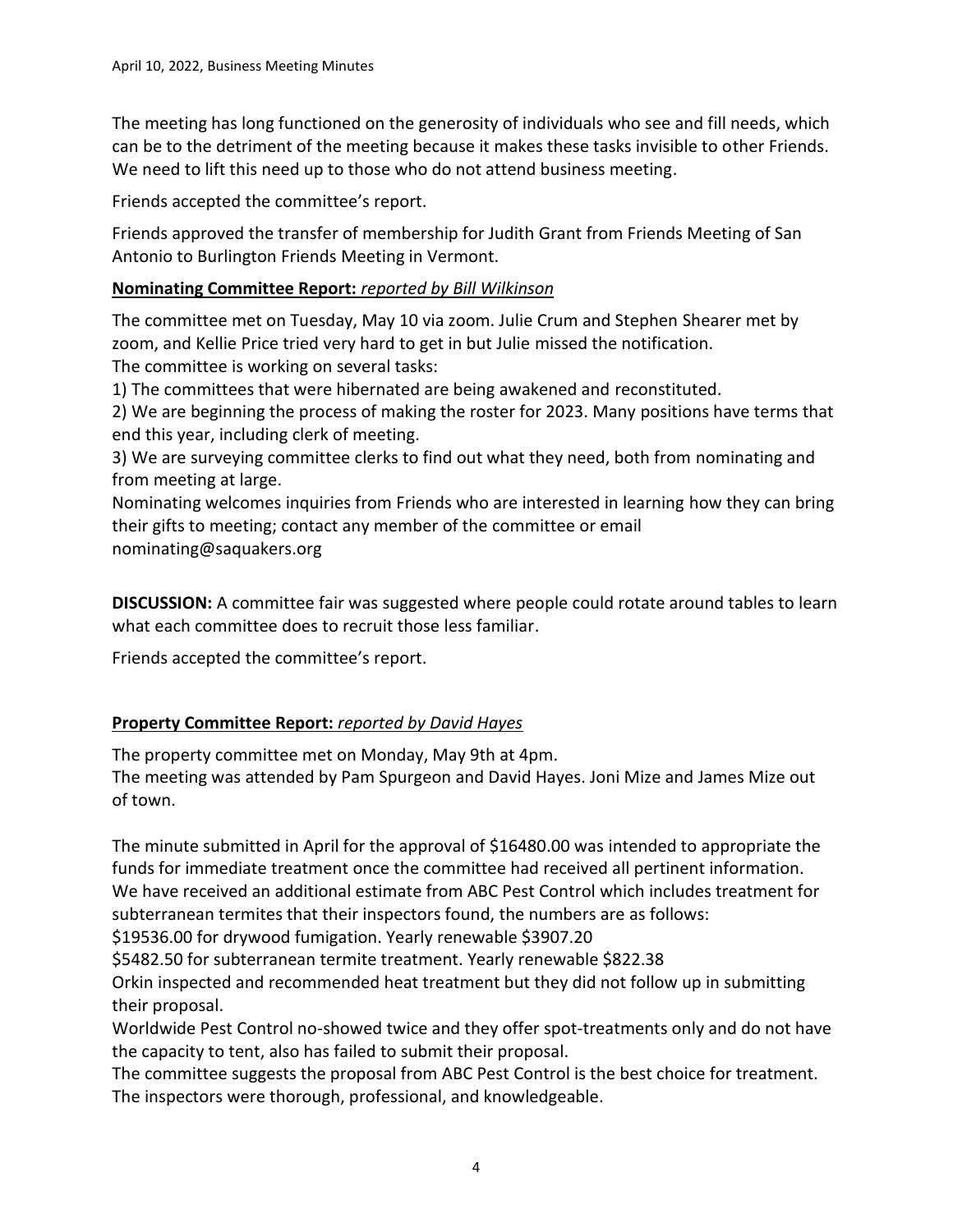The committee submits the following minute for consideration and adoption: Awarding the termite fumigation to ABC Pest Control, adding \$8538.50 to the previously approved \$16480.00 for a total of \$25,018.50.

We continue reviewing our options regarding the cleaning service.

Our landscape service has gone up \$50 per mow, the committee seeks guidance whether we accept the price increase or we look for other options.

The water has been left running several times throughout the month, particularly the last couple of weeks. We will lock the spigots and attach a normal handle to the spigot by the community room to possibly deter water waste.

HVAC Maintenance scheduled for last month was cancelled by the provider. They have also been bought out by another company. We may need to change providers if contracted price has changed.

With gratitude and love,

-Property Committee.

**DISCUSSION:** Termite treatment will take approximately 3 days. We would need to communicate with renters and keep everyone off the property for those 3 days. This treatment would cover the entire campus, not just the meeting house. We have sufficient investments to cover this expense without present financial strain. However, the high expense of the warranty and the ballooning property insurance prices have the potential to greatly increase our annual budget moving forward.

There is a need for conversation going forward on the cost of running the facilities we have.

**MINUTE 2022.05.02** Friends approve awarding the termite fumigation to ABC Pest Control, adding \$8538.50 to the previously approved \$16480.00 for a total of \$25,018.50.

Friends thank the Property Committee for this effort. We should be able to accomplish this before next business meeting.

The committee will attempt to work with cleaners directly rather than contracting with a company.

We had a leak in the accessible toilet, so the water has been turned off there. The pipe monitor alerted us to this leak.

Friends accepted the committee's report with thanks.

#### **Other Business:**

- Request for Volunteers from the Interfaith Welcome Coalition: to help guide the increasing number of immigrant refugees as they travel through San Antonio's airport and bus stations.
- Meeting for Business will be moved to June  $26<sup>th</sup>$  as those available to clerk will be out of town on the 3<sup>rd</sup> Sunday of the month.